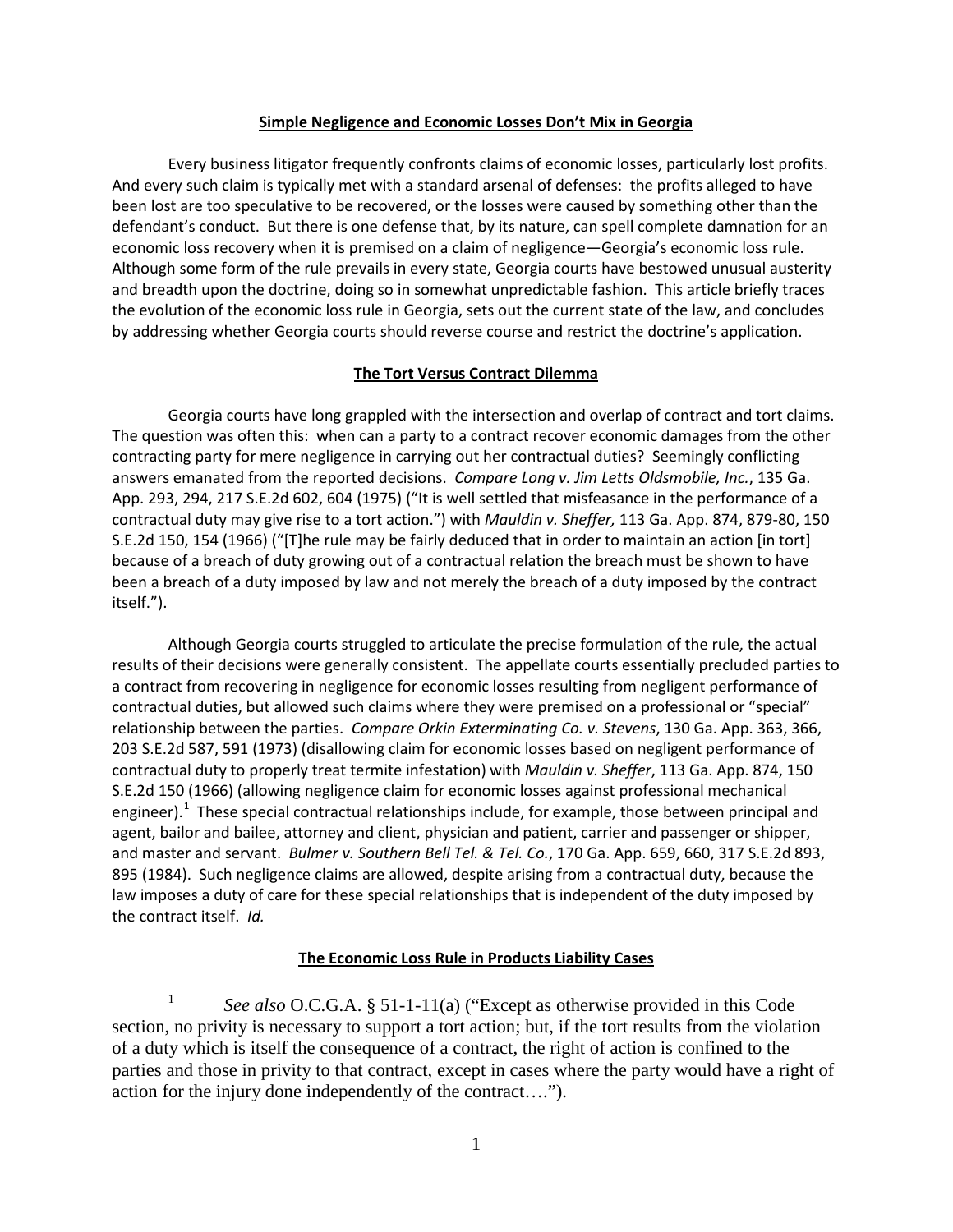When the appellate courts were shaping modern-day products liability law in the 1960s and 1970s, a narrower question regarding economic losses arose: are they recoverable in negligence when a defective product fails? The Georgia appellate courts decided that plaintiffs can recover in tort for personal injuries and damage to other property, but recovery for loss of value or use of the thing sold, or the cost of repairing it, is not permitted. *Long v. Jim Letts Oldsmobile, Inc.*, 135 Ga. App. 293, 217 S.E.2d 602 (1975); *Flintkote Co. v. Dravo Corp.*, 678 F.2d 942, 948 (11th Cir. 1982); *Vulcan Materials Co. v. Driltech*, 251 Ga. 383, 387-88, 306 S.E.2d 253 (1983); *Advance Drainage Sys. v. Lowman*, 210 Ga. App. 731, 733, 437 S.E.2d 604, 607 (1993). Thus, if a plaintiff purchases a defective car that stops running, the buyer cannot maintain a negligence claim against the seller for diminution in value, repair costs, and loss of use. *Jim Letts*, 135 Ga. App. at 295. In such a case, the plaintiff must resort to a contract warranty action to obtain compensation.<sup>[2](#page-1-0)</sup>

The rationale for this limitation is straightforward: "when a defective product has resulted in the loss of the value or use of the product itself, or the cost of repairing it, the plaintiff is merely suing for the benefit of his bargain." *Jim Letts*, 135 Ga. App. at 295. The contract under which the plaintiff purchased the product is intended to address such damages. This reasoning makes sense in the context of product liability cases, for where two parties have entered into a sales contract for a product, contract warranty law should dictate the scope of the buyer's remedies for the product's failure to meet the buyer's bargained-for expectations.

## **Extension of the Rule**

But what started out as a sensible restriction in products liability cases has morphed into a broad shield in other areas, as Georgia courts have extended the economic loss rule well beyond its original roots. *See City of Atlanta v. Benator*, 310 Ga. App. 597, 605, 714 S.E.2d 109, 116 (2011) ("More recently, however, both the Georgia Supreme Court and this court have applied the economic loss rule outside of product liability cases."). The Georgia Supreme Court first approved of such a broader application in *General Electric Co. v. Lowe's Home Centers*, 279 Ga. 77, 608 S.E.2d 636 (2005). There, the plaintiff, Lowe's, sought to replace its retail store in Rome with a much larger superstore, which would require the acquisition of adjacent property. Lowe's entered into a lease agreement with a developer who had a purchase option on the property, but the arrangement was canceled when Lowe's learned that a nearby General Electric plant had environmentally contaminated the property. Lowe's brought a negligence claim against General Electric and won a jury verdict for lost profits in the amount of \$18 million.

On appeal, the Georgia Supreme Court ruled that Lowe's' lost profits were not recoverable in negligence because of the economic loss rule. 279 Ga. at 79. This conclusion was remarkable because the court applied the rule to a case that did not involve products liability, clearly approving use of the

<span id="page-1-0"></span><sup>&</sup>lt;sup>2</sup> The courts later adopted an "accident exception" to the rule. The accident exception provides that the economic loss rule does not preclude recovery for damage to the defective product itself where the product is damaged by a "sudden and calamitous" event which "poses an unreasonable risk of injury to other persons or property." *Vulcan Materials Co. v. Driltech, Inc.*, 251 Ga. 383, 386-87, 306 S.E.2d 253, 256-57 (1983). So if the defect in the above-cited *Jim Letts* case had caused the car to catch fire, the buyer could have recovered in negligence for property damage to the car itself (and any personal burn injuries the buyer may have suffered). *See id.* In addition, Georgia courts have excepted claims of negligent misrepresentation from the economic loss rule. *See City of Cairo v. Hightower Consulting Engineers, Inc.*, 278 Ga. App. 721, 729, 629 S.E.2d 518, 525 (2006); *Holloman v. D.R. Horton, Inc.*, 241 Ga. App. 141, 148, 524 S.E.2d 790, 796-97 (1999).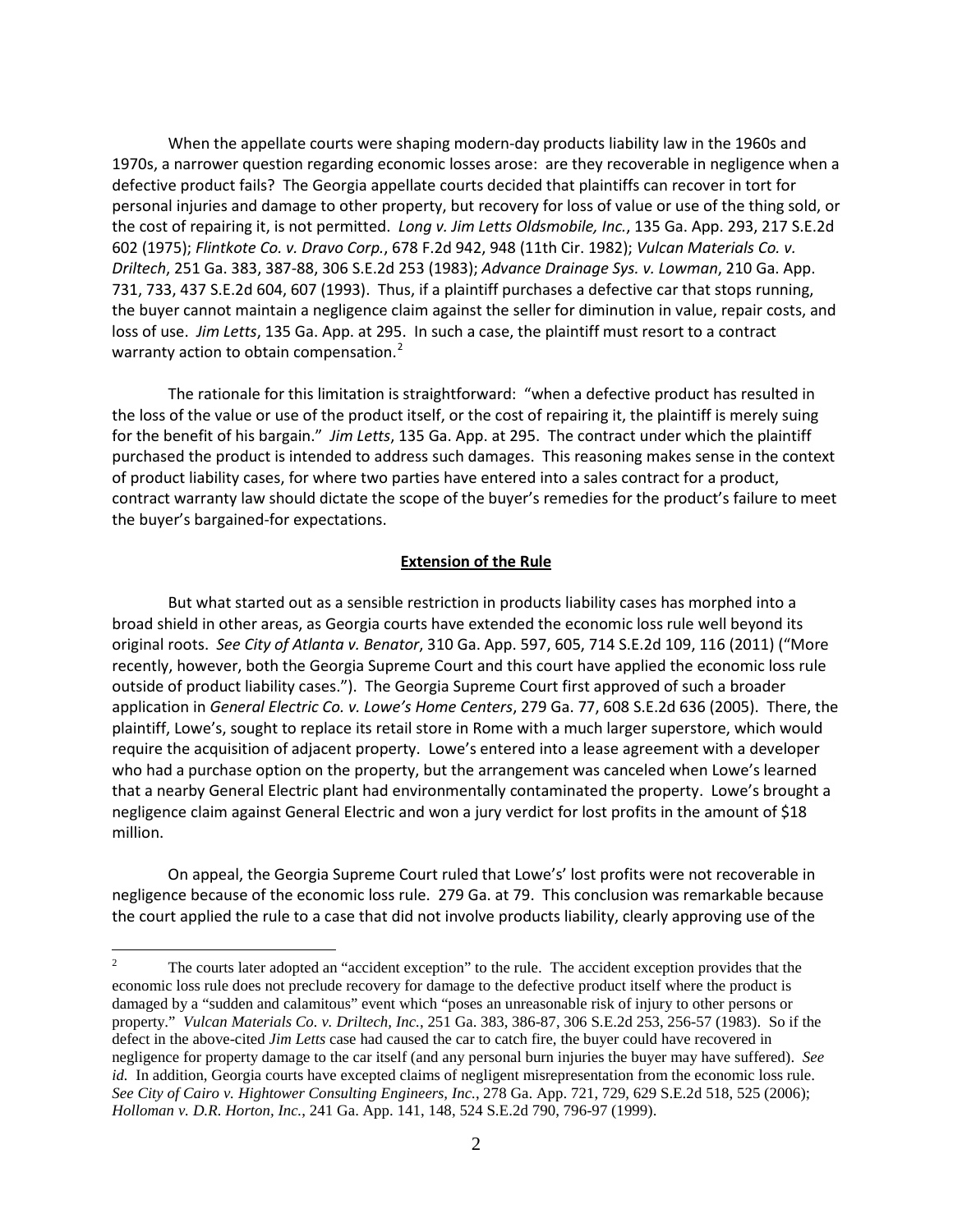doctrine in other contexts. Indeed, the court articulated the rule in a much broader sense, stating that "[t]he economic loss rule generally provides that a contracting party who suffers purely economic losses must seek his remedy in contract not in tort." *Id.* at 78.

Taking the Supreme Court's lead, the Court of Appeals has applied the economic loss rule in other non-products cases. In *Remax The Mountain Co. v. Tabsum, Inc.,* 280 Ga. App. 425, 427-28, 634 S.E.2d 77, 78-79 (2006), the court held that several businesses could not recover lost profits caused by the defendants' negligent dumping of groundwater on nearby property, which washed away a road and rendered it difficult for patrons to access the plaintiffs' business locations. This holding marked another expansion of the rule because neither a product nor a contract was involved. The court expressly acknowledged its expanded application of the doctrine: "Although the economic loss rule is more often applied in the context of products liability cases or to distinguish between those actions cognizable in tort and those that may be brought only in contract [citation omitted], the reasoning behind the rule, as set forth in *Lowe's*, seems equally applicable to the situation here." 280 Ga. App. at 427 n.5.

A year later, in *J. Kinson Cook of Ga. v. Heery/Mitchell*, 284 Ga. App. 552, 644 S.E.2d 440 (2007), the Court of Appeals held that a general contractor could not maintain a negligence claim for increased construction costs against a construction manager hired by the property owner because the contractor and manager were not in privity of contract, and the contractor did not assert any legal duty that the manager owed independent of the contract between the owner and contractor. 284 Ga. App. at 555- 56. Just as in *Tabsum,* a defective product was not at issue and the parties were not in contractual privity with one another. Indeed, the court's rationale is somewhat ironic; while other decisions have precluded negligence claims *because* of a contractual relationship, the court here cited the *lack* of contractual privity as a basis for dismissal. *Id.*

More recently, the Court of Appeals held that plaintiffs cannot seek utility overpayments made because of negligent billing by a contractor. *City of Atlanta v. Benator*, 310 Ga. App. 597, 605-06, 714 S.E.2d 109, 116 (2011). In *Benator*, the plaintiffs sued a city contractor alleging that they were negligently overcharged for water and sewer service. Upholding dismissal of their claims pursuant to the economic loss rule, the Court of Appeals reasoned that the plaintiffs were only seeking overpayments of money—not "damages due to injury to their persons or to their real or personal property." 310 Ga. App. at 606. Just like the *Tabsum* and *Heery/Mitchell* cases, this case involved neither a defective product nor parties in contractual privity.

### **Distilling the Applicable Rule**

Given the economic loss rule's continued expansion, it has become difficult to articulate its precise definition outside the context of products liability. The Georgia Supreme Court made an effort to do so, explaining that "[t]he 'economic loss rule' generally provides that a contracting party who suffers purely economic losses must seek his remedy in contract and not in tort." *Lowes Home Centers*, 279 Ga. at 78, 608 S.E.2d at 637. However, we have already seen that this definition is insufficient, for the rule has been applied where the plaintiff and defendant were not in privity of contract, *see Benator*, *supra,* and even where there was no contract involved in the case at all, *see Tabsum, supra*.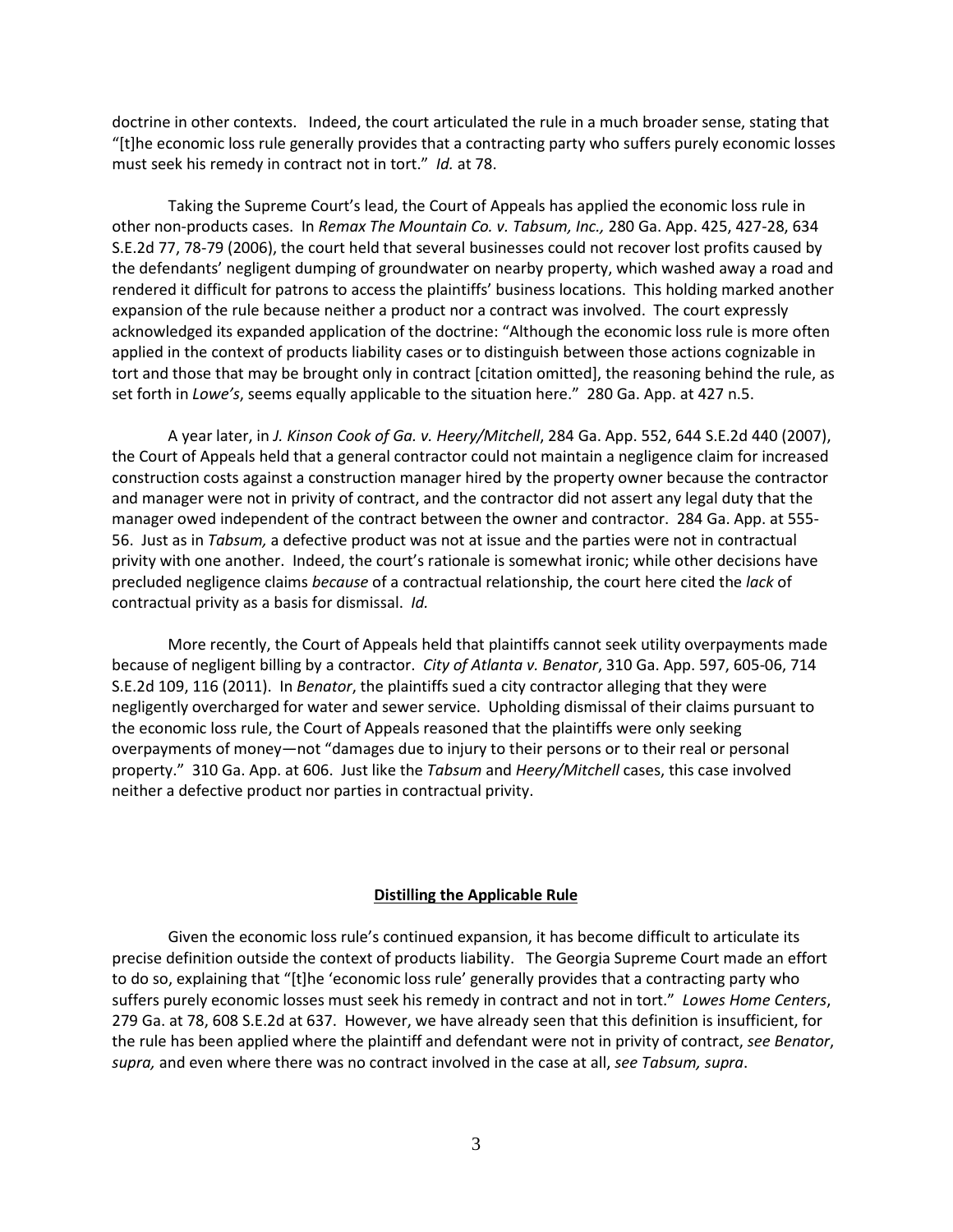In reality, the prevailing general rule in Georgia is much broader than the appellate courts seem willing to expressly admit. It appears that the current rule is this: absent personal injury or property damage, a plaintiff may not recover purely economic losses for negligence except in cases involving a special relationship (e.g., professional malpractice). There is no requirement that the plaintiff be a "contracting party," and there is certainly no requirement that a defective product to be involved.

# **Is it Time to Rein in the Rule?**

Like Georgia courts, Florida's appellate courts have historically confronted an elusive and evolving economic loss rule susceptible of varying applications. *See Tiara Condo. Ass'n v. Marsh & McLennan Cos.*, 2013 WL 828003, at \*2 (Fla. Mar. 7, 2013) ("The exact origin of the economic loss rule is subject to some debate and its application and parameters are somewhat ill-defined."). In *Tiara*, however, the Florida Supreme Court decided to finally put an end to the confusion, overturning decades of case law by eliminating the economic loss rule for all cases except those involving products liability. *Id.* at \*8. The court acknowledged that it had "issued a number of rulings which ... appeared to expand the application of the rule beyond its principled origins and have contributed to applications of the rule … well beyond [its] original intent." *Id.* at \*6. Other appellate courts have adopted similar, albeit less drastic limitations. *See, e.g., Ins. Co. of N. Am. v. Cease Elec. Inc.*, 688 N.W.2d 462, 472 (Wis. 2004) (holding that Wisconsin's economic loss rule is inapplicable to claims for the negligent provision of services as opposed to products).

Perhaps it is time for Georgia to take Florida's lead and rein in the boundaries of the economic loss rule. Doing so would bring much-needed certainty and predictability to the doctrine, while at the same time allowing the courts to use other legal principles to address any real concerns of wide-ranging liability for economic losses. *See Lowe's*, 279 Ga. at 80 (discussing policy concerns about "expand[ing] the reach of Georgia tort law"). For example, in almost every non-products case discussed in this article, the court could have looked to threshold principles of legal duty and/or proximate cause to limit the recovery.<sup>[3](#page-3-0)</sup> In *Lowe's*, the court's reliance on the economic loss rule was unnecessary because the court found that "Lowe's did not have a sufficient property interest in the adjacent land to permit recovery." *Id.* at 79-80. Because Lowe's premised its claim on damage to property that it only intended to lease in the future, Lowe's lacked a sufficiently concrete interest to recover for damage to that property. Thus, the Supreme Court could have simply held that Lowe's lacked standing or failed to establish proximate causation, instead of broadening the impact of the economic loss rule.

The same can be said for the *Tabsum* decision, where the plaintiffs claimed that a distant, nonadjacent landowner negligently washed away the road and hindered access to their businesses. 280 Ga. App. at 425. The court could have held that the alleged negligence was too far removed from the harm to satisfy the requirement of proximate causation. Similarly, the *Heery/Mitchell* decision could have been premised on the lack of a legal duty. Indeed, the court there specifically found that the plaintiff had "not asserted any legal duty that Heery owed independent of the contract." 284 Ga. App. at 556. Because a legal duty is an essential element of any negligence claim, the finding of no duty could have ended the court's analysis without reference to the economic loss rule.

<span id="page-3-0"></span> <sup>3</sup> *See, e.g., White v. Rolley*, 225 Ga. App. 467, 469, 484 S.E.2d 83, 86 (1997) ("The concept of proximate cause acts as a limitation on what would otherwise be the unlimited liability of a negligent tortfeasor for all the immediate and eventual consequences of his negligence.").